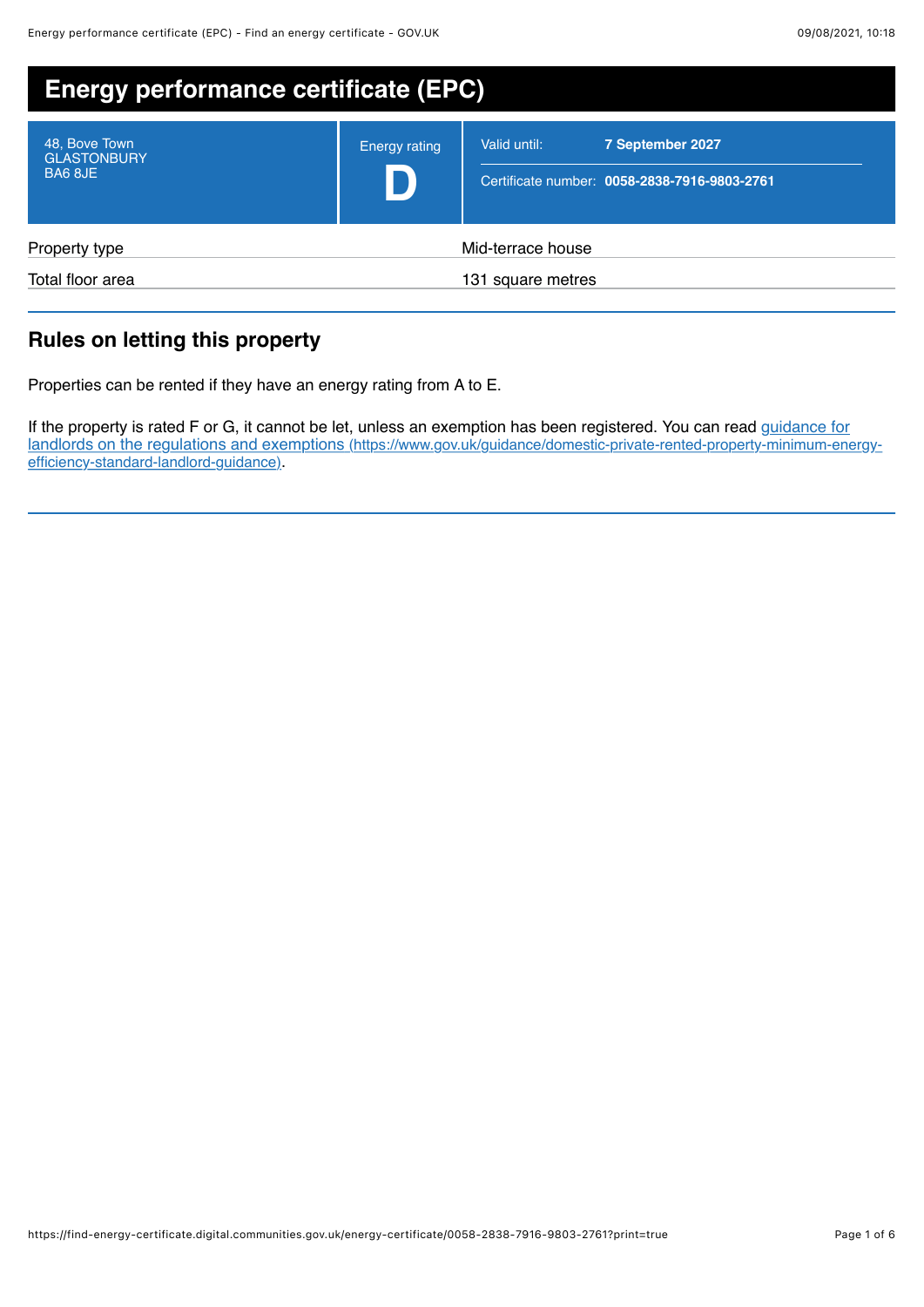## **Energy efficiency rating for this property**

This property's current energy rating is D. It has the potential to be B.

[See how to improve this property's energy performance.](#page-3-0)



The graph shows this property's current and potential energy efficiency.

Properties are given a rating from A (most efficient) to G (least efficient).

Properties are also given a score. The higher the number the lower your fuel bills are likely to be.

For properties in England and Wales:

the average energy rating is D the average energy score is 60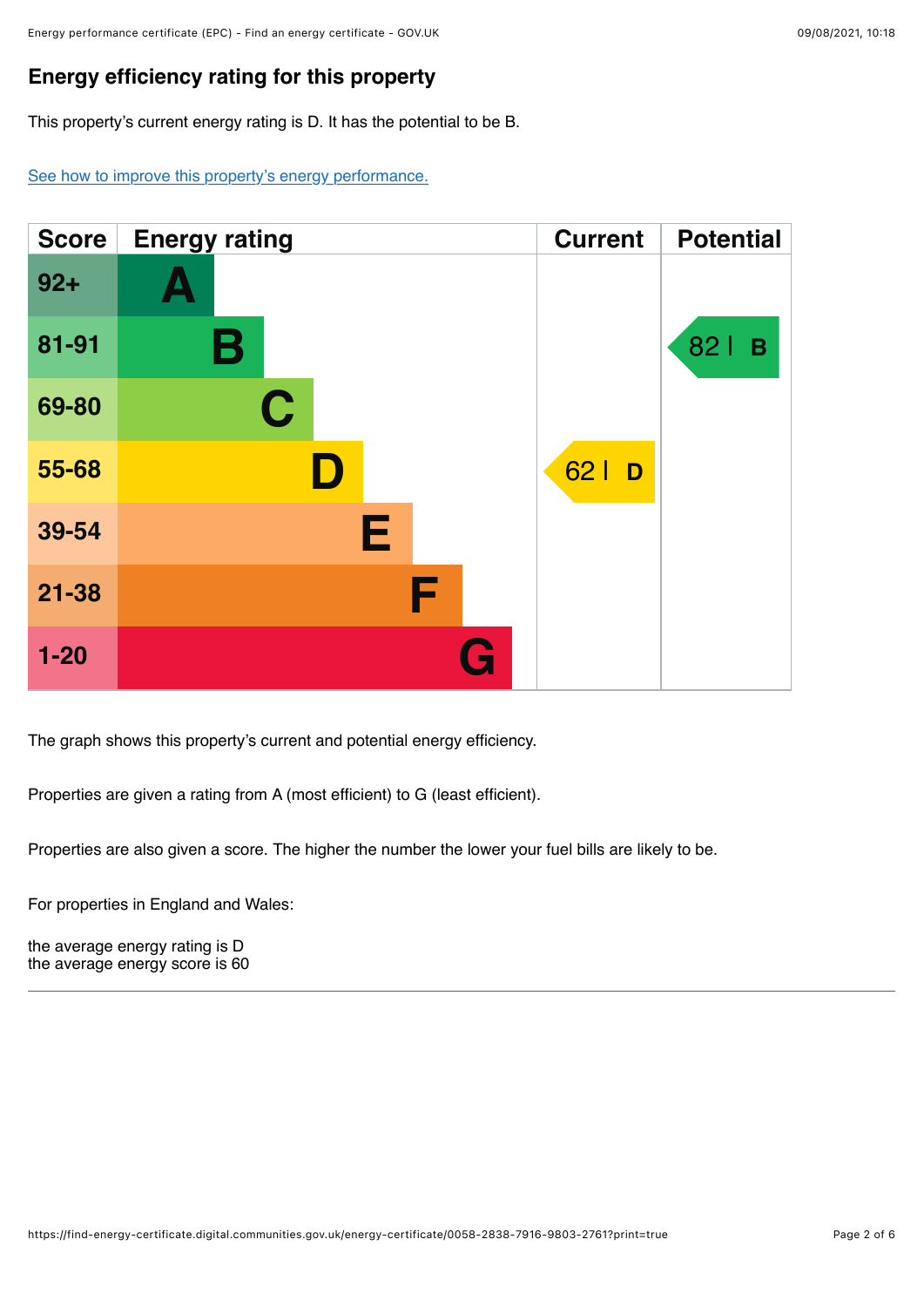# **Breakdown of property's energy performance**

This section shows the energy performance for features of this property. The assessment does not consider the condition of a feature and how well it is working.

Each feature is assessed as one of the following:

- very good (most efficient)
- good  $\bullet$
- average
- poor
- very poor (least efficient)

When the description says "assumed", it means that the feature could not be inspected and an assumption has been made based on the property's age and type.

| <b>Feature</b>       | <b>Description</b>                             | Rating    |
|----------------------|------------------------------------------------|-----------|
| Wall                 | Solid brick, as built, no insulation (assumed) | Very poor |
| Wall                 | Cavity wall, filled cavity                     | Good      |
| Roof                 | Pitched, insulated at rafters                  | Average   |
| Roof                 | Roof room(s), insulated                        | Good      |
| Roof                 | Flat, limited insulation (assumed)             | Very poor |
| Window               | Partial double glazing                         | Poor      |
| Main heating         | Boiler and radiators, mains gas                | Good      |
| Main heating control | Programmer, TRVs and bypass                    | Average   |
| Hot water            | From main system                               | Good      |
| Lighting             | Low energy lighting in 92% of fixed outlets    | Very good |
| Floor                | Solid, no insulation (assumed)                 | N/A       |
| Secondary heating    | Room heaters, dual fuel (mineral and wood)     | N/A       |

### **Primary energy use**

The primary energy use for this property per year is 229 kilowatt hours per square metre (kWh/m2).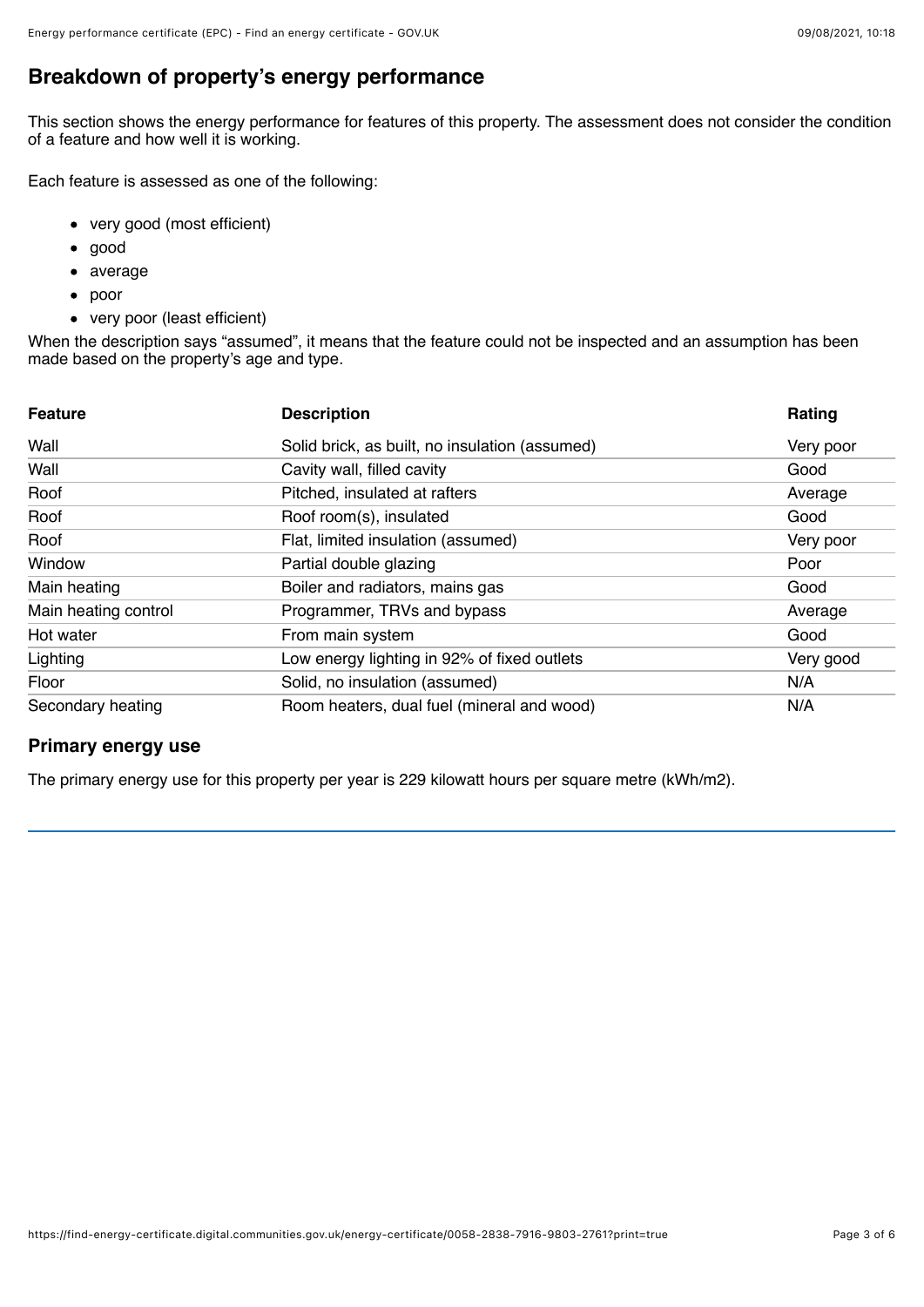## **Environmental impact of this property**

One of the biggest contributors to climate change is carbon dioxide (CO2). The energy used for heating, lighting and power in our homes produces over a quarter of the UK's CO2 emissions.

| An average household produces        | 6 tonnes of CO2   |
|--------------------------------------|-------------------|
| This property produces               | 5.4 tonnes of CO2 |
| This property's potential production | 2.3 tonnes of CO2 |

By making the [recommended changes](#page-3-0), you could reduce this property's CO2 emissions by 3.1 tonnes per year. This will help to protect the environment.

Environmental impact ratings are based on assumptions about average occupancy and energy use. They may not reflect how energy is consumed by the people living at the property.

## <span id="page-3-0"></span>**How to improve this property's energy performance**

Making any of the recommended changes will improve this property's energy efficiency.

If you make all of the recommended changes, this will improve the property's energy rating and score from D (62) to B  $(82)$ .

| Recommendation                                                       | <b>Typical installation</b><br>cost | <b>Typical yearly</b><br>saving |
|----------------------------------------------------------------------|-------------------------------------|---------------------------------|
| 1. Flat roof or sloping ceiling insulation                           | £850 - £1,500                       | £78                             |
| 2. Internal or external wall insulation                              | £4,000 - £14,000                    | £81                             |
| 3. Heating controls (room thermostat)                                | £350 - £450                         | £46                             |
| 4. Condensing boiler                                                 | £2,200 - £3,000                     | £114                            |
| 5. Solar water heating                                               | $£4,000 - £6,000$                   | £36                             |
| 6. Replace single glazed windows with low-E double glazed<br>windows | $£3,300 - £6,500$                   | £49                             |
| 7. Solar photovoltaic panels                                         | £5,000 - £8,000                     | £301                            |

### **Paying for energy improvements**

[Find energy grants and ways to save energy in your home. \(https://www.gov.uk/improve-energy-efficiency\)](https://www.gov.uk/improve-energy-efficiency)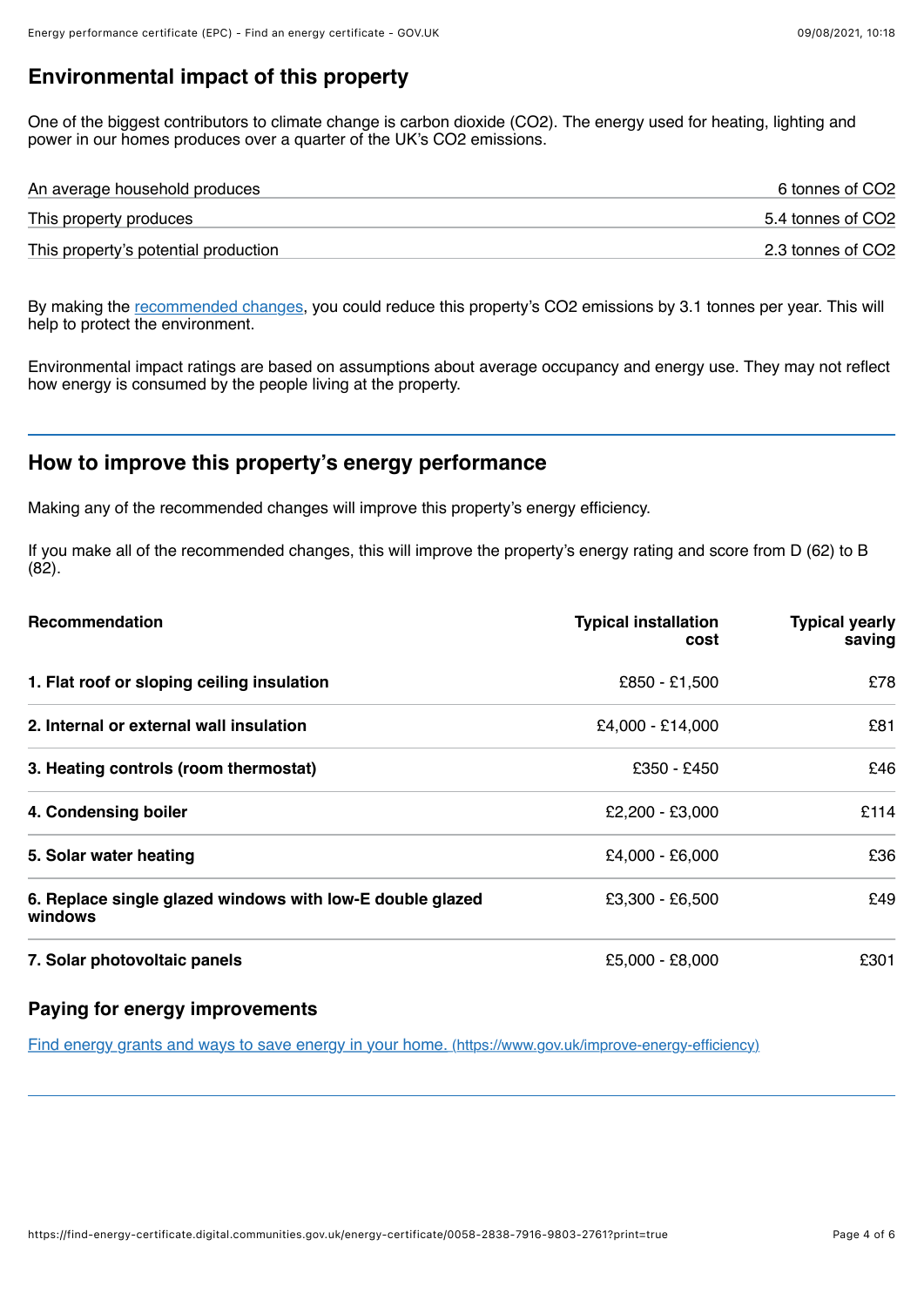# **Estimated energy use and potential savings**

| Estimated yearly energy cost for this property |      |
|------------------------------------------------|------|
| Potential saving                               | £403 |

The estimated cost shows how much the average household would spend in this property for heating, lighting and hot water. It is not based on how energy is used by the people living at the property.

[The estimated saving is based on making all of the recommendations in how to improve this property's energy](#page-3-0) performance.

For advice on how to reduce your energy bills visit [Simple Energy Advice \(https://www.simpleenergyadvice.org.uk/\)](https://www.simpleenergyadvice.org.uk/).

### **Heating use in this property**

Heating a property usually makes up the majority of energy costs.

#### **Estimated energy used to heat this property**

| Space heating | 13654 kWh per year |
|---------------|--------------------|
| Water heating | 2304 kWh per year  |

## Potential energy savings by installing insulation

#### **Type of insulation Amount of energy saved**

#### **Solid wall insulation** 1283 kWh per year

You might be able to receive [Renewable Heat Incentive payments \(https://www.gov.uk/domestic-renewable-heat-incentive\)](https://www.gov.uk/domestic-renewable-heat-incentive). This will help to reduce carbon emissions by replacing your existing heating system with one that generates renewable heat. The estimated energy required for space and water heating will form the basis of the payments.